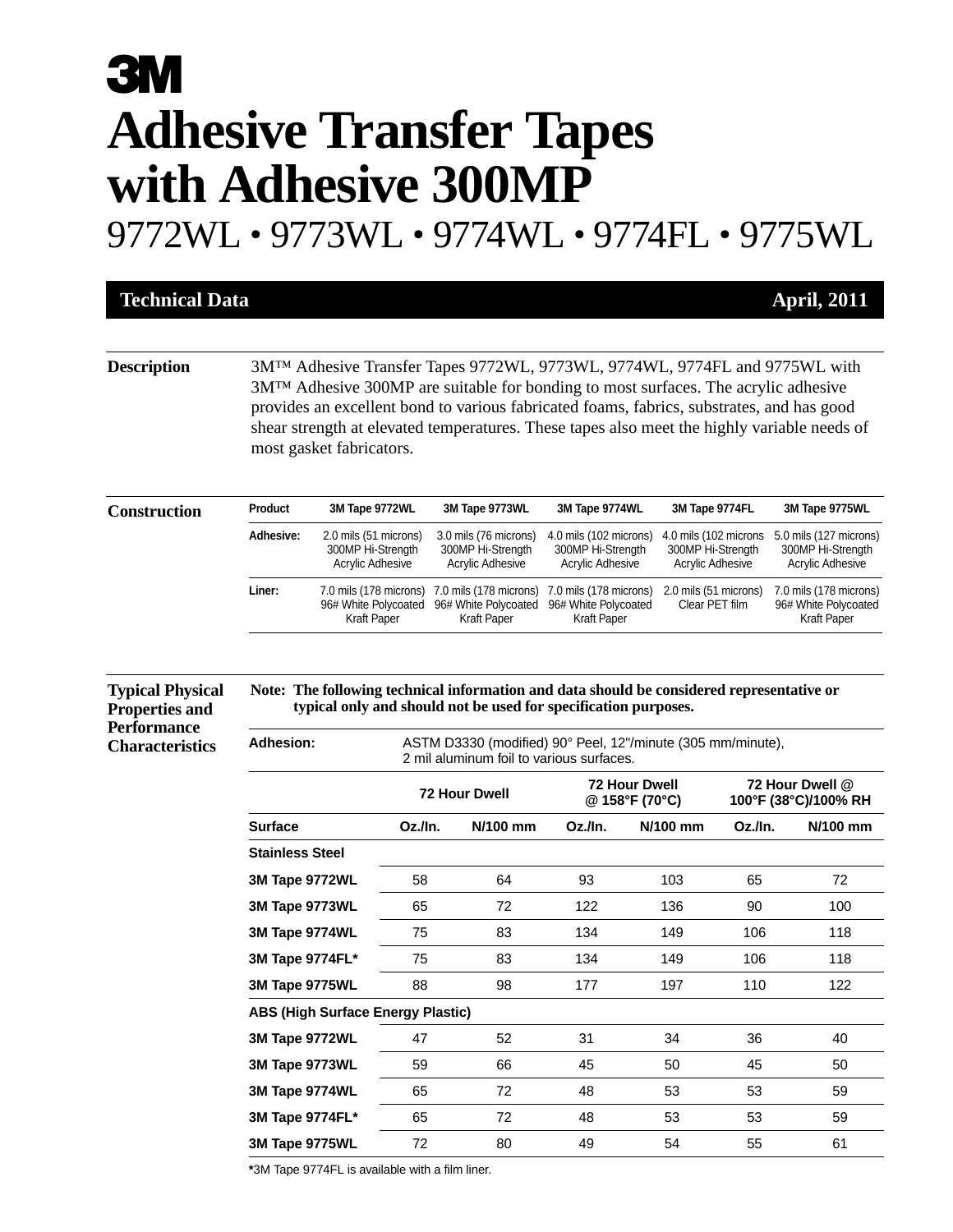## **3M**™ **Adhesive Transfer Tapes with Adhesive 300MP**

9772WL • 9773WL • 9774WL • 9774FL • 9775WL

**Typical Physical**

| Note: The following technical information and data should be considered representative or |  |
|-------------------------------------------------------------------------------------------|--|
| typical only and should not be used for specification purposes.                           |  |

| <b>Properties and</b><br><b>Performance</b><br><b>Characteristics</b><br><i>(continued)</i> | typical only and should not be used for specification purposes.                                                                                              |                                                                                           |                                                                                          |                                        |          |                                         |          |  |
|---------------------------------------------------------------------------------------------|--------------------------------------------------------------------------------------------------------------------------------------------------------------|-------------------------------------------------------------------------------------------|------------------------------------------------------------------------------------------|----------------------------------------|----------|-----------------------------------------|----------|--|
|                                                                                             |                                                                                                                                                              |                                                                                           | 72 Hour Dwell                                                                            | <b>72 Hour Dwell</b><br>@ 158°F (70°C) |          | 72 Hour Dwell @<br>100°F (38°C)/100% RH |          |  |
|                                                                                             | <b>Surface</b>                                                                                                                                               | Oz./In.                                                                                   | N/100 mm                                                                                 | Oz./In.                                | N/100 mm | Oz./In.                                 | N/100 mm |  |
|                                                                                             | <b>Polypropylene (Low Surface Energy Plastic)</b><br>3M™ Adhesive Transfer                                                                                   |                                                                                           |                                                                                          |                                        |          |                                         |          |  |
|                                                                                             | Tape 9772WL                                                                                                                                                  | 26                                                                                        | 29                                                                                       | 31                                     | 34       | 57                                      | 63       |  |
|                                                                                             | Tape 9773WL                                                                                                                                                  | 33                                                                                        | 37                                                                                       | 37                                     | 41       | 61                                      | 68       |  |
|                                                                                             | Tape 9774WL                                                                                                                                                  | 36                                                                                        | 40                                                                                       | 40                                     | 44       | 64                                      | 71       |  |
|                                                                                             | Tape 9774FL*                                                                                                                                                 | 36                                                                                        | 40                                                                                       | 40                                     | 44       | 64                                      | 71       |  |
|                                                                                             | Tape 9775WL                                                                                                                                                  | 46                                                                                        | 51                                                                                       | 44                                     | 49       | 65                                      | 72       |  |
|                                                                                             | *3M Tape 9774FL is available with a film liner.                                                                                                              |                                                                                           |                                                                                          |                                        |          |                                         |          |  |
| <b>Environmental</b>                                                                        | The bond strength of the adhesive increases as a function of time and temperature.                                                                           |                                                                                           |                                                                                          |                                        |          |                                         |          |  |
| <b>Performance</b>                                                                          | <b>Temperature Resistance:</b>                                                                                                                               |                                                                                           | Short term: $250(121^{\circ}C)$ .                                                        |                                        |          |                                         |          |  |
|                                                                                             | <b>Humidity Resistance:</b>                                                                                                                                  |                                                                                           | No adverse effect on the bond after exposure to 100% relative<br>humidity at 100 (38°C). |                                        |          |                                         |          |  |
|                                                                                             | <b>U.V. Resistance:</b>                                                                                                                                      | Adhesive is resistant to oxidation and ozone when exposed to<br>air or ultraviolet light. |                                                                                          |                                        |          |                                         |          |  |
| <b>Typical</b><br><b>Static Shear</b>                                                       | Note: The following technical information and data should be considered representative or<br>typical only and should not be used for specification purposes. |                                                                                           |                                                                                          |                                        |          |                                         |          |  |
| <b>Performance</b>                                                                          | <b>Shear Adhesion:</b> (ASTM D3654, 1" x 1" Overlap with one hour dwell).                                                                                    |                                                                                           |                                                                                          |                                        |          |                                         |          |  |
|                                                                                             | <b>Surface</b><br><b>Minutes to Fail</b>                                                                                                                     |                                                                                           |                                                                                          |                                        |          |                                         |          |  |
|                                                                                             | <b>Stainless Steel</b>                                                                                                                                       |                                                                                           | 1000 grams at room temperature                                                           |                                        |          |                                         |          |  |
|                                                                                             |                                                                                                                                                              |                                                                                           | 3M Tape 9772WL                                                                           | 10,000                                 |          |                                         |          |  |
|                                                                                             |                                                                                                                                                              |                                                                                           | 3M Tape 9773WL                                                                           |                                        |          |                                         | 10,000   |  |
|                                                                                             |                                                                                                                                                              |                                                                                           | 3M Tape 9774WL                                                                           |                                        |          |                                         | 10,000   |  |
|                                                                                             |                                                                                                                                                              | 3M Tape 9774FL                                                                            |                                                                                          |                                        |          |                                         | 10,000   |  |
|                                                                                             | 3M Tape 9775WL<br>10,000                                                                                                                                     |                                                                                           |                                                                                          |                                        |          |                                         |          |  |
|                                                                                             | 250 grams @ 158°F (70°C) high temperature shears                                                                                                             |                                                                                           |                                                                                          |                                        |          |                                         |          |  |
|                                                                                             |                                                                                                                                                              | 3M Tape 9772WL                                                                            |                                                                                          |                                        |          |                                         | 10,000   |  |
|                                                                                             |                                                                                                                                                              |                                                                                           | 3M Tape 9773WL                                                                           |                                        |          |                                         | 10,000   |  |
|                                                                                             |                                                                                                                                                              |                                                                                           | 3M Tape 9774WL                                                                           |                                        |          |                                         | 10,000   |  |
|                                                                                             |                                                                                                                                                              |                                                                                           | 3M Tape 9774FL                                                                           |                                        |          |                                         | 10,000   |  |
|                                                                                             |                                                                                                                                                              |                                                                                           | 3M Tape 9775WL                                                                           |                                        |          |                                         | 10,000   |  |

**Storage** Store at room temperature conditions of 72°F (22°C) and 50% relative humidity.

**Shelf Life** Product retains its performance properties for two years from date of manufacture.